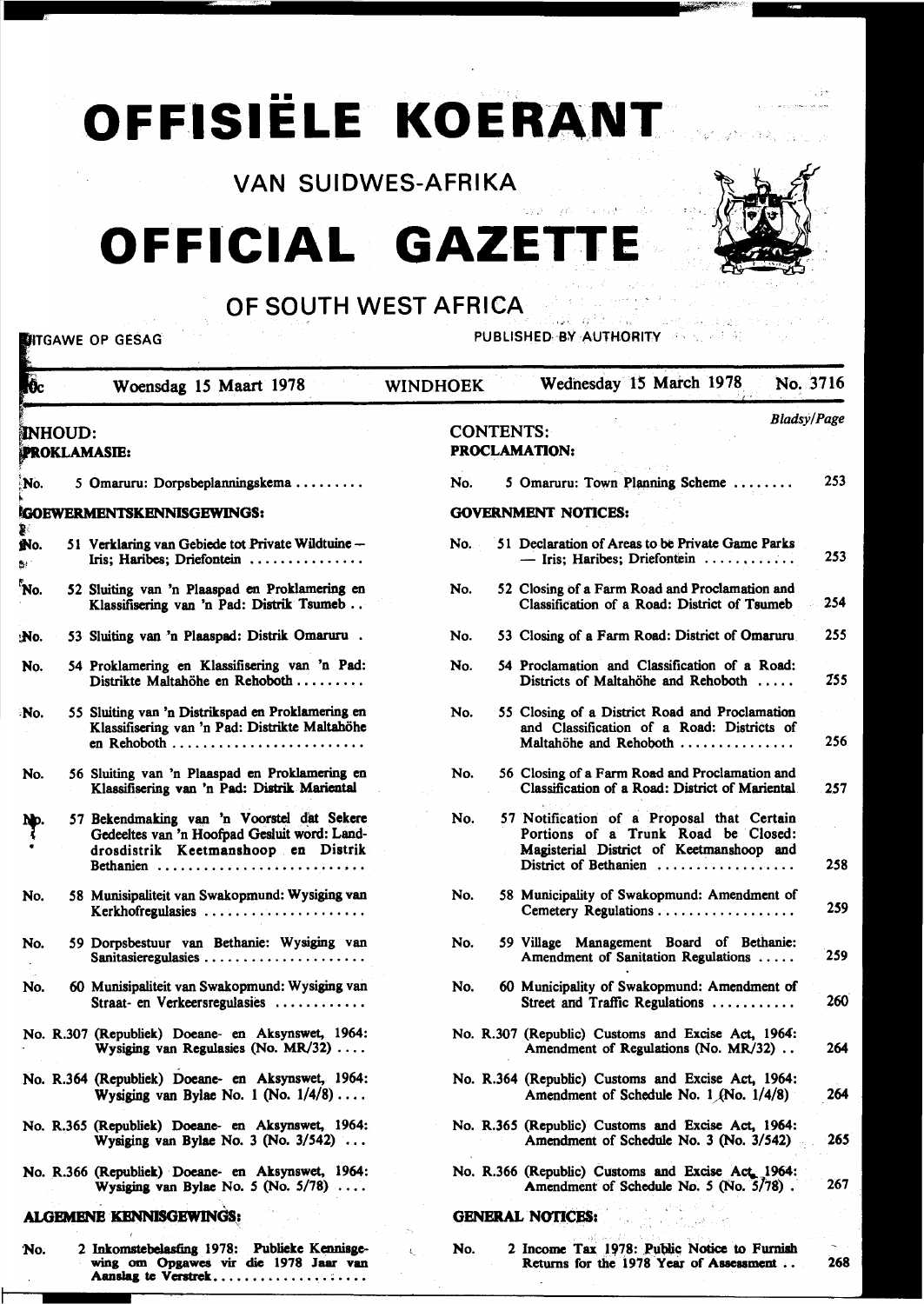afle, kan persoonlik voor die Dorperaad getuig by die vergadering van die Dorperaad wat gehou sal word op 18 April 1978 om 08h30 in die kantoor van die Landmeter-generaal, Windhoek, of hy kan skriftelik getuienis by die Dorperaad indien: Met dien verstande dat die skriftelike getuienis die Dorperaad uiterlik op 31 Maart 1978 moet bereik.

> P.M. SMUTS V oorsitter: Dorperaad.

(No. 4 van 1978)

#### MUNISIPALITEIT VAN MARIENTAL Kennisgewing No. 5/1978 TUSSENVERKIESINGSUITGAWES

lngevolge die bepalings van artikel 81 van Ordonnansie 13 van 1963, soos gewysig, word die volgende opgawe verstrek vir publikasie in die *Offlslile Koerant.* 

| Kandidate               | <b>Uitgawe</b> | <b>Bedrag</b> |
|-------------------------|----------------|---------------|
| Kotze,                  |                |               |
| <b>Martinus Theunis</b> |                |               |
| <b>Steyn</b>            | $A - k$        | Nil           |

lngevolge die bepalings van artikel 86 van Ordonnansie 13 van 1963 word bekend gemaak dat alle opgawes en bewysstukke vir drie maande vanaf datum vir die publiek ter insae lê.

> W. S. BLAAUW Kiesbeampte.

Munisipale Kantore Posbus 110 MARIENTAL

22 Februarie 1978.

 $\sum_{i=1}^N \frac{1}{i} \sum_{j=1}^N$ 

may give personal evidence before the Townships Board at the meeting of the Townships Board which will held on 18 April 1978, 08h30 at the office of the Surveyor-General, Windhoek, or he may submit evidence in writing to the Townships Board: Provided that the written evidence shall be in the hands of the Townships Board not later than 31 March, 1978.

> P. M. SMUTS Chairman: Townships Board.

#### (No. 4 of 1978)

#### MUNICIPALITY OF MARIENTAL Notice No. 5/1978 INTERIM ELECTORAL EXPENSES.

In terms of the provisions of Section 81 of Ordinance 13 of 1963, as amended, the under-mentioned return is submitted for publication in the Official Gazette.

| Candidates<br>Kotze,    | <b>Expenses</b> | Amount     |
|-------------------------|-----------------|------------|
| <b>Martinus Theunis</b> |                 |            |
| Steyn                   | A - k           | <b>Nil</b> |

In terms of the provisions of Section 86 of Ordinance 13 of 1963 notice is hereby given that all the returns with supplementary voucher will lie open for inspection for a period of 30 days from the date of publication.

> W. S. BLAAUW Returning Officer.

Municipal Offices P.O. Box 110 MARIENTAL

*/* 

22nd February, 1978

#### (No. *S* van 1978)

#### VERHOGING VAN WATERTARIEWE IN SUIDWES~AFRIKA

Dit word vir algemene inligting bekend gemaak dat Sy Edele die Minister van Waterwese en Bosbou kragtens die bevoegdheid aan hom verleen ingevolge die bepalings van Artikel 66 van die Waterwet, Wet 54 van 1956, besluit het dat die tariewe vir grootmaatvoorsiening van water in Suidwes-Afrika verhoog word met . 1 ingan) vanaf 1 Mei 1978 soos hieronder aangedui.

#### (No. *5* of 1978)

#### INCREASE OF WATER TARIFFS IN WEST AFRICA

It is hereby notified for general information that the Honourable the Minister of Water Affairs and o Forestry has, by virtue of the powers conferred upd him in terms of Section 66 of the Water Act, Act 54 d 1956, increased the price of water supplied in bulk consumers in South West Africa with effect from 1 1978, as follows.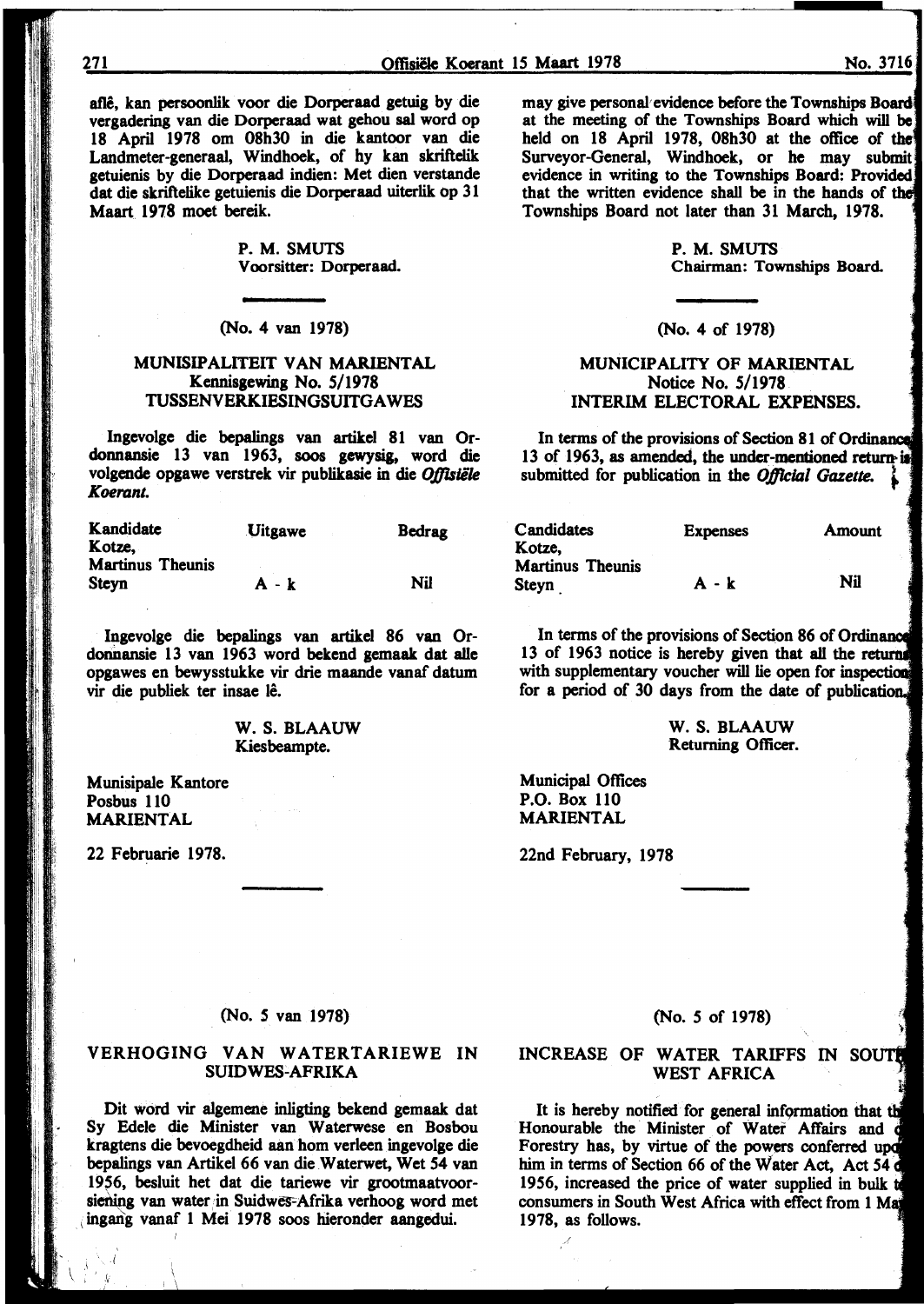| 3716                               | Official Gazette 15 March 1978 |                              | 272                                 |
|------------------------------------|--------------------------------|------------------------------|-------------------------------------|
| <b>LEMA</b>                        | <b>HERSIENE</b>                | <b>SCHEME</b>                | <b>REVISED</b><br><b>BULK PRICE</b> |
|                                    | <b>GROOTMAATPRYS</b>           |                              |                                     |
| <b>AYNE</b>                        |                                | <b>MINES</b>                 |                                     |
| <b>Fiedenau</b>                    | 30                             | Friedenau                    | 30                                  |
| <b>Famites</b>                     | 28                             | <b>Oamites</b>               | 28                                  |
| osh Pinah                          |                                | <b>Rosh Pinah</b>            |                                     |
| <b>Gesuiwer</b>                    | 23                             | Gesuiwer                     | 23                                  |
| Ongesuiwer                         | 19                             | Ongesuiwer                   | 19                                  |
| .<br>Vis                           | 25                             | Uis                          | 25                                  |
| tranzberg                          | 27                             | <b>Kranzberg</b>             | 27                                  |
| <b>Dtjihase</b>                    | 34                             | Otjihase                     | 34                                  |
| <b>Rossing</b>                     | 30                             | <b>Rossing</b>               | 30                                  |
| MUNISIPALITEITE                    |                                | <b>MUNICIPALITIES</b>        |                                     |
| Aus                                | 23                             | Aus                          | 23                                  |
| <b>Bobabis</b>                     | 25                             | Gobabis                      | 25                                  |
| Karasburg                          | 28                             | Karasburg                    | 28                                  |
| Karibib                            | 21                             | Karibib                      | 21                                  |
| Keetmanshoop                       | 25                             | Keetmanshoop                 | 25                                  |
| Luderitz                           | 30                             | Luderitz                     | 30                                  |
| Mariental                          | 21                             | <b>Mariental</b>             | 21                                  |
| <b>Otavi</b>                       | 11                             | Otavi                        | 11<br>23                            |
| Otjiwarongo                        | 23                             | Otjiwarongo                  | 15                                  |
| Walvisbaai                         | 15                             | Walvisbaai                   | 16                                  |
| Swakopmund                         | 16                             | Swakopmund                   | 12                                  |
| <b>Usakos</b>                      | 12                             | <b>Usakos</b>                | 18                                  |
| Windhoek                           | 18                             | Windhoek                     | 16                                  |
| Okahandja                          | 16                             | Okahandja                    |                                     |
| <b>DORPSBESTUUR</b>                |                                |                              |                                     |
| <b>GEBIEDE</b>                     |                                | LOCAL MANAGEMENT BOARDS      |                                     |
| <b>Aranos</b>                      | 21                             | <b>Aranos</b>                | 21                                  |
| Aroab                              | 21                             | Aroab                        | 21                                  |
| <b>Bethanie</b>                    | 21                             | <b>Bethanie</b>              | 21<br>23                            |
| Gechas                             | 23                             | Gochas                       | 21                                  |
| Kalkfeld                           | 21                             | Kalkfeld                     | 21                                  |
| Koës                               | 21                             | Koës                         | 23                                  |
| Leonardville                       | 23                             | Leonardville                 | 23                                  |
| Maltahöhe                          | 23                             | Maltahöhe                    | 21                                  |
| <b>Stampriet</b>                   | 21                             | <b>Stampriet</b><br>Warmbad  | 23                                  |
| Warmbad                            | 23                             |                              | 21                                  |
| Witvlei                            | 21                             | Witvlei                      |                                     |
| <b>BUITESTEDELIKE ONTWIKKELING</b> |                                | PERI URBAN DEVELOPMENT BOARD |                                     |

| Ariamsvlei<br>Hentiesbaai<br>Kalkrand | 22<br>23<br>23 | <b>Ariamsvlei</b><br>Hentiesbaai<br>Kalkrand |  |  |
|---------------------------------------|----------------|----------------------------------------------|--|--|
| Kamanjab                              | 23             | Kamanjab                                     |  |  |

# REGERINGSINSTANSIES OP PLATTELAND

### **POLISIESTASIES**

| <b>Buitepos</b> | 23 |
|-----------------|----|
| Derm            | 23 |
| <b>Dordabis</b> | 23 |
| Du Plessis      | 23 |
| Hochfeld        | 23 |
| Maroelaboom     | 23 |
| <b>Nauchas</b>  | 23 |

| Ariamsvlei  |  | 22 |
|-------------|--|----|
| Hentiesbaai |  | 23 |
| Kalkrand    |  | 23 |
| Kamanjab    |  | 23 |

# RURAL GOVERNMENT INSTITUTIONS

POLICE STATIONS

| 23 |
|----|
| 23 |
| 23 |
| 23 |
| 23 |
| 23 |
| 23 |
|    |

T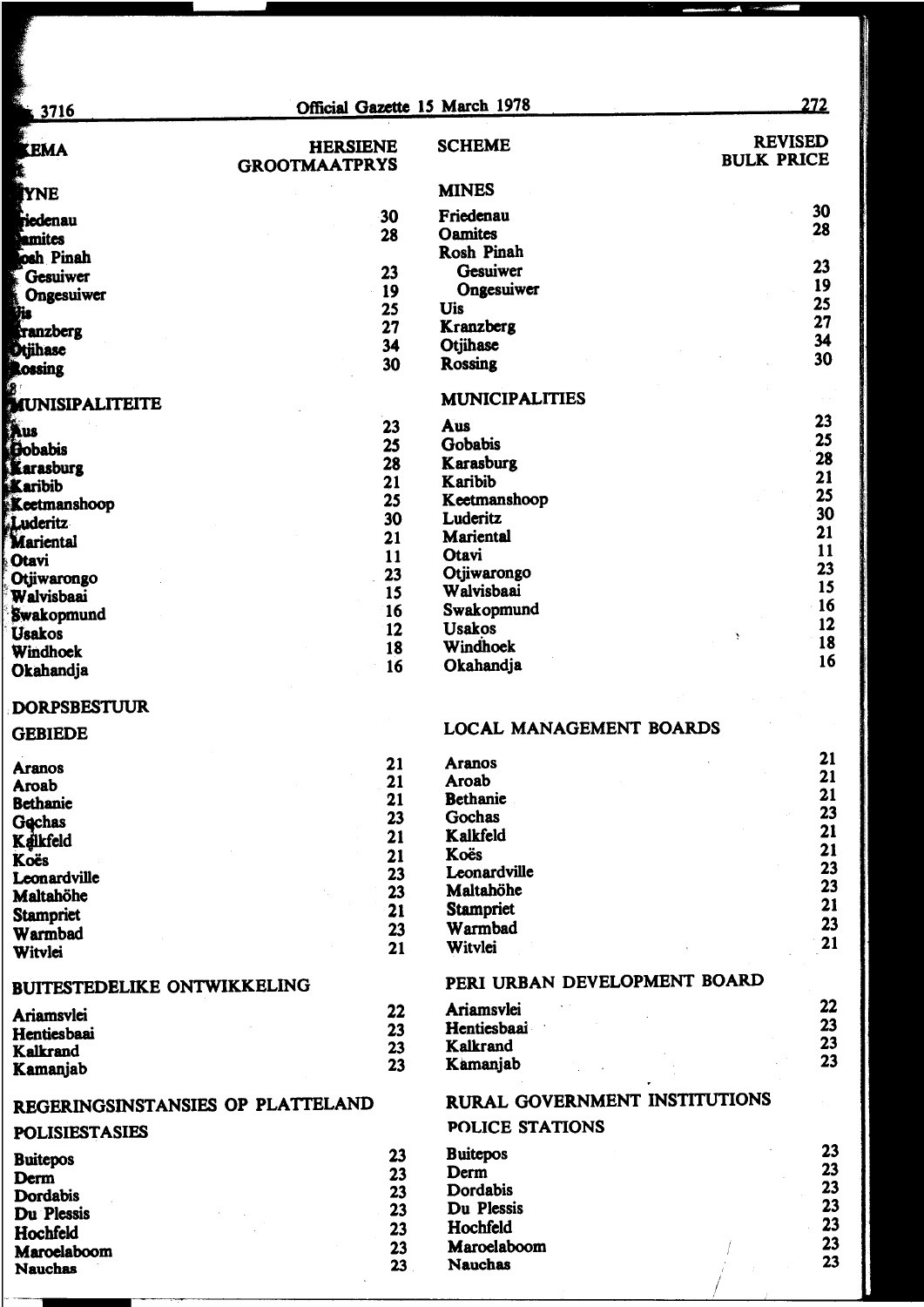| 273                    |          | Offisiële Koerant 15 Maart 1978 | No. 3716                                         |
|------------------------|----------|---------------------------------|--------------------------------------------------|
| Osire-Süd              | 23       | Osire-Süd                       |                                                  |
| Oshivello              | 23       | Oshivello                       | 22222323                                         |
| Otjikondo              | 23       | Otjikondo                       |                                                  |
| <b>Seeis</b>           |          | <b>Seeis</b>                    |                                                  |
| <b>Sigarette</b>       | 23       |                                 |                                                  |
|                        | 23       | <b>Sigarette</b>                |                                                  |
| <b>Steinhausen</b>     | 23       | Steinhausen                     |                                                  |
| <b>Tsintsabis</b>      | 23       | <b>Tsintsabis</b>               |                                                  |
| <b>POSKANTOOR</b>      |          | POST OFFICE                     |                                                  |
| Wilhelmstal            | 23       | Wilhelmstal                     | 23                                               |
| <b>PLAASSKOLE</b>      |          | <b>FARM SCHOOLS</b>             |                                                  |
| Drimiopsis             | 18       | Drimiopsis                      | 18                                               |
| Ernst Meyer            | 15       | Ernst Meyer                     |                                                  |
| Houmoed                | 23       | Houmoed                         |                                                  |
| <b>Imkerhof</b>        |          | <b>Imkerhof</b>                 | 15<br>23<br>23<br>23                             |
| <b>Manina</b>          | 23       |                                 |                                                  |
|                        | 23       | Manina                          |                                                  |
| <b>LUGHAWE</b>         |          | <b>AIRPORT</b>                  | ĺ                                                |
| J. G. Strijdom         | 30       | J. G. Strijdom                  | 30                                               |
| <b>ANDER</b>           |          | <b>OTHER</b>                    |                                                  |
| Noordoewer             | 23       | Noordoewer                      |                                                  |
| Rooidag Hek            | 23       | Rooidag Hek                     |                                                  |
| <b>Rundu Hek</b>       | 23       | <b>Rundu Hek</b>                |                                                  |
| <b>Witputs</b>         | 23       | <b>Witputs</b>                  | 23<br>23<br>23<br>23                             |
| <b>TOERISTE SENTRA</b> |          | <b>TOURIST CENTRES</b>          |                                                  |
| Ais-Ais                | 18       | Ais-Ais                         | 18                                               |
| Daan Viljoen           | 15       | Daan Viljoen                    | 15                                               |
| <b>Gobabeb</b>         | 21       | Gobabeb                         | 21                                               |
| <b>Gross Barmen</b>    | 18       | Gross Barmen                    | <b>18</b>                                        |
| Halali                 | 18       | Halali                          | <b>18</b>                                        |
| Hardap                 | 21       | Hardap                          |                                                  |
| <b>Namutoni</b>        | 20       | Namutoni                        | 21                                               |
| <b>Naukluft</b>        | 23       |                                 | $\begin{array}{c} 20 \\ 23 \end{array}$          |
|                        | 15       | <b>Naukluft</b>                 |                                                  |
| Okaukuejo              |          | Okaukuejo                       | 15                                               |
| Ombika                 | 23       | Ombika                          |                                                  |
| Otjivasandu            | 23       | Otjivasandu                     |                                                  |
| Torrabaai              | 23       | Torrabaai                       | 23<br>23<br>23<br>23<br>23                       |
| Waterberg              | 23       | Waterberg                       |                                                  |
| Wennie du Plessis      | 23       | Wennie du Plessis               |                                                  |
| SENTRA IN TUISLANDE    |          | <b>CENTRES IN HOMELANDS</b>     | $\mathbf{I}$                                     |
| <b>OWAMBO</b>          |          | <b>OWAMBO</b>                   | ☆ 三江 2121 23 24 24 25 25 25 25 25 25 25 25 25 25 |
| Elim<br>Endola         | 23<br>23 | Elim<br>Endola                  |                                                  |
|                        |          |                                 |                                                  |
| Engela                 | 23       | Engela                          |                                                  |
| <b>Eunda</b>           | 23       | Eunda                           |                                                  |
| Odibo                  | 23       | Odibo                           |                                                  |
| Okalongo               | 23       | Okalongo                        |                                                  |
| <b>Okatana</b>         | 23       | Okatana                         |                                                  |
| Olukonda               | 23       | Olukonda                        |                                                  |
| Ombafi                 | 23       | Ombafi                          |                                                  |
| Ombalantu              | 23       | Ombalantu                       |                                                  |
| Omungulume             | 23       | Omungulume                      |                                                  |
| Onajena                | 23       |                                 |                                                  |
|                        |          | Onajena                         |                                                  |
| Onakayale              | 23       | Onakayale                       |                                                  |

-·-~-